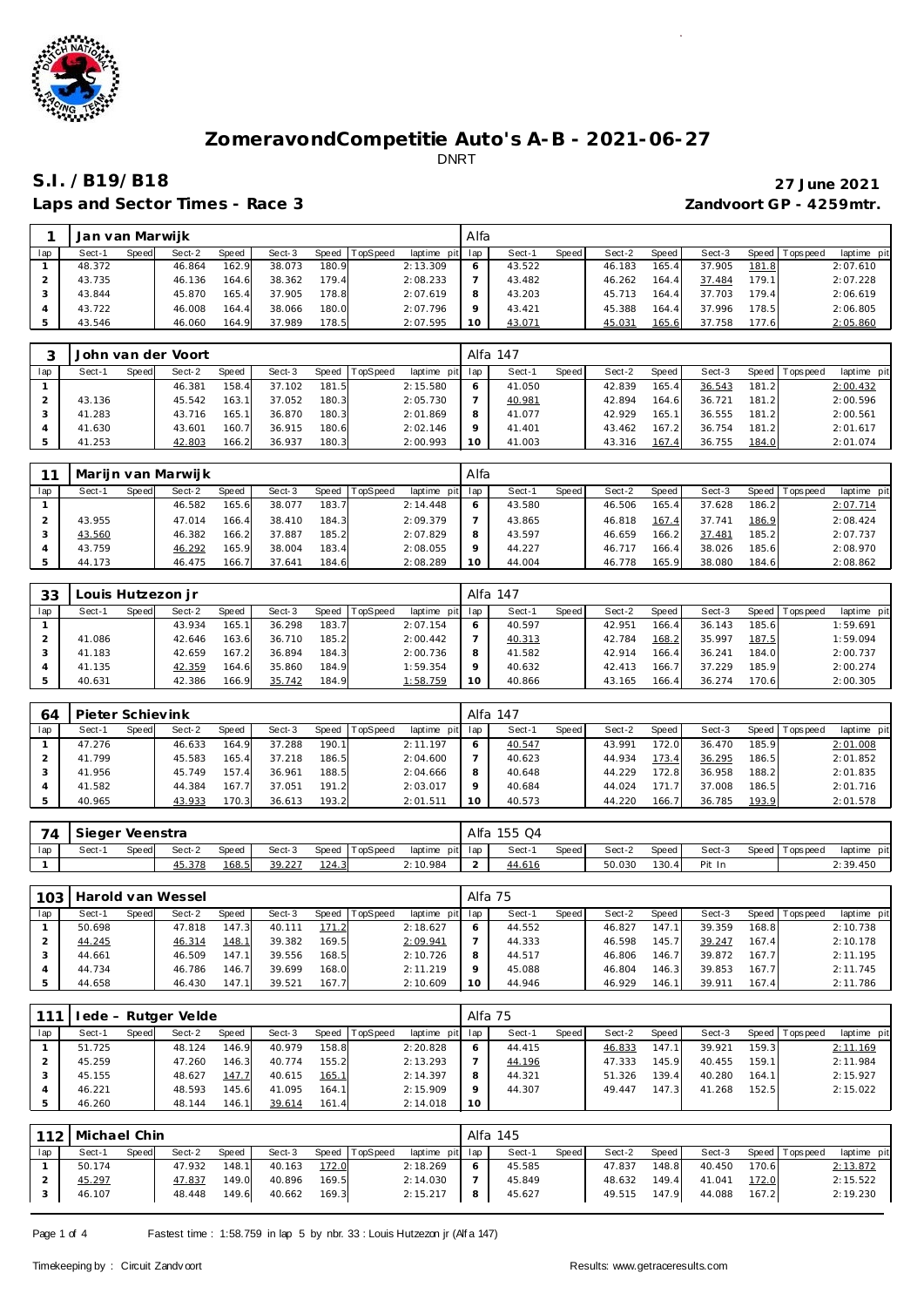

# **S.I. /B19/B18 27 June 2021** Laps and Sector Times - Race 3 *Zandvoort GP - 4259mtr.*

45.410

|                | ____________________________________ |                              |  |                   |  |  | _____               |
|----------------|--------------------------------------|------------------------------|--|-------------------|--|--|---------------------|
|                |                                      |                              |  |                   |  |  |                     |
|                | $4 \times 46.131$                    | 48.946 147.3 40.760 169.8    |  | 2:15.837 9 45.848 |  |  | 48.361 149.0 41.201 |
| 5 <sub>1</sub> | 46.006                               | 49.238  150.2  40.131  167.7 |  | 2:15.375   10     |  |  |                     |

| 129           | Robin Steutel |       |        |       |        |       |          |                 | Alfa    |         |       |        |       |        |       |                   |             |
|---------------|---------------|-------|--------|-------|--------|-------|----------|-----------------|---------|---------|-------|--------|-------|--------|-------|-------------------|-------------|
| lap           | Sect-1        | Speed | Sect-2 | Speed | Sect-3 | Speed | TopSpeed | laptime pit lap |         | Sect-1  | Speed | Sect-2 | Speed | Sect-3 |       | Speed   Tops peed | laptime pit |
|               |               |       | 43.481 | 161   | 37.107 | 182.4 |          | 2:06.564        | 6       | 40.070  |       | 43.348 | 164.6 | 36.103 | 186.2 |                   | 1:59.521    |
|               | 40.870        |       | 43.298 | 161.0 | 36.631 | 183.1 |          | 2:00.799        |         | 39.991  |       | 43.483 | 163.4 | 36.461 | 185.6 |                   | 1:59.935    |
|               | 40.787        |       | 43.151 | 161   | 36.943 | 184.0 |          | 2:00.881        | 8       | 40.266  |       | 42.989 | 164.9 | 36.452 | 185.6 |                   | 1:59.707    |
| $\rightarrow$ | 40.662        |       | 43.175 | 160.0 | 36.371 | 188.5 |          | 2:00.208        | $\circ$ | 41.049  |       | 43.299 | 164.1 | Pit In |       |                   | 2:09.618    |
|               | 40.137        |       | 43.123 | 163.9 | 36.231 | 188.5 |          | 1:59.491        | 10      | Pit Out |       | 43.307 | 165.7 | 36.285 | 188.2 |                   | 2:25.020    |

| .147 |        |       | Ewald Wenmakers |       |        |       |          |                 |         | Alfa 147 |       |        |        |        |       |                   |             |
|------|--------|-------|-----------------|-------|--------|-------|----------|-----------------|---------|----------|-------|--------|--------|--------|-------|-------------------|-------------|
| lap  | Sect-1 | Speed | Sect-2          | Speed | Sect-3 | Speed | TopSpeed | laptime<br>pitl | lap     | Sect-1   | Speed | Sect-2 | Speed  | Sect-3 |       | Speed   Tops peed | laptime pit |
|      | 51.420 |       | 47.020          | 153.4 | 39.818 | 174.2 |          | 2:18.258        | O       | 44.224   |       | 46.592 | 151.9  | 39.246 | 172.2 |                   | 2:10.062    |
|      | 44.290 |       | 46.866          | 152.1 | 40.198 | 171.7 |          | 2:11.354        |         | 43.928   |       | 48.273 | '23.0' | 41.700 | 167.2 |                   | 2:13.901    |
|      | 44.856 |       | 46.802          | 152.3 | 40.282 | 171.7 |          | 2:11.940        | 8       | 45.057   |       | 50.493 | 143.0  | 41.598 | 165.4 |                   | 2:17.148    |
|      | 44.771 |       | 46.964          | 152.3 | 39.504 | 170.3 |          | 2:11.239        | $\circ$ | 46.332   |       | 48.780 | 148.6  | 42.239 | 159.1 |                   | 2:17.351    |
|      | 44.535 |       | 46.881          | 152.5 | 39.371 | 172.8 |          | 2:10.787        | 10      | 48.094   |       | 49.717 | 135.2  | 42.737 | 155.4 |                   | 2:20.548    |

| 208 | Jorg Roodbeen |       |        |       |        |       |          |             |     | <b>BMW Compact</b> |       |        |        |        |       |                   |             |
|-----|---------------|-------|--------|-------|--------|-------|----------|-------------|-----|--------------------|-------|--------|--------|--------|-------|-------------------|-------------|
| lap | Sect-1        | Speed | Sect-2 | Speed | Sect-3 | Speed | TopSpeed | laptime pit | lap | Sect-1             | Speed | Sect-2 | Speed  | Sect-3 |       | Speed   Tops peed | laptime pit |
|     | 47.913        |       | 46.477 | 150.8 | 39.463 | 169.5 |          | 2:13.853    |     | 43.622             |       | 45.634 | 147.51 | 39.788 | 172.5 |                   | 2:09.044    |
|     | 43.896        |       | 45.627 | 151.7 | 39.526 | 172.5 |          | 2:09.049    |     | 44.072             |       | 45.901 | 152.3  | 39.807 | 169.8 |                   | 2:09.780    |
|     | 43.505        |       | 47.074 | 151.0 | 39.571 | 172.0 |          | 2:10.150    | 8   | 43.534             |       | 46.185 | 151    | 38.757 | 170.3 |                   | 2:08.476    |
|     | 43.929        |       | 46.538 | 149.6 | 39.579 | 169.8 |          | 2:10.046    |     | 43.530             |       | 45.659 | 152.3  | 40.241 | 169.3 |                   | 2:09.430    |
|     | 43.492        |       | 46.565 | 149.6 | 40.739 | 170.9 |          | 2:10.796    | 10  |                    |       |        |        |        |       |                   |             |

|     | 210   Don Hermans |       |        |       |        |       |          |             |              | <b>BMW Compact</b> |       |        |         |        |         |            |             |
|-----|-------------------|-------|--------|-------|--------|-------|----------|-------------|--------------|--------------------|-------|--------|---------|--------|---------|------------|-------------|
| lap | Sect-1            | Speed | Sect-2 | Speed | Sect-3 | Speed | TopSpeed | laptime pit | lap          | Sect-1             | Speed | Sect-2 | Speed I | Sect-3 | Speed I | T ops peed | laptime pit |
|     | 47.765            |       | 47.021 | 147.9 | 40.008 | 168.0 |          | 2:14.794    | <sub>o</sub> | 45.363             |       | 47.298 | 146.9   | 40.553 | 166.71  |            | 2:13.214    |
|     | 45.157            |       | 47.042 | 147.7 | 39.915 | 167.4 |          | 2:12.114    |              | 45.010             |       | 46.998 | 145.9   | 39.882 | 166.4   |            | 2:11.890    |
|     | 44.806            |       | 47.135 | 146.9 | 39.741 | 168.0 |          | 2:11.682    | 8            | 44.956             |       | 46.680 | 148.4   | 40.983 | 167.2   |            | 2:12.619    |
|     | 44.824            |       | 47.152 | 145.7 | 39.693 | 167.2 |          | 2:11.669    |              | 44.893             |       | 47.007 | 146.7   | 39.947 | 165.9   |            | 2:11.847    |
|     | 44.981            |       | 46.565 | 147.7 | 39.517 | 167.2 |          | 2:11.063    | 10           |                    |       |        |         |        |         |            |             |

| 212 |        |       | Evert Mastenbroek |       |        |       |                |                |     | <b>BMW Compact</b> |       |        |       |        |       |                   |             |
|-----|--------|-------|-------------------|-------|--------|-------|----------------|----------------|-----|--------------------|-------|--------|-------|--------|-------|-------------------|-------------|
| lap | Sect-1 | Speed | Sect-2            | Speed | Sect-3 |       | Speed TopSpeed | laptime<br>pit | lap | Sect-1             | Speed | Sect-2 | Speed | Sect-3 |       | Speed   Tops peed | laptime pit |
|     | 47.637 |       | 46.155            | 151.7 | 38.905 | 171.4 |                | 2:12.697       | ь   | 44.828             |       | 49.994 | 109.4 | 48.211 | 119.5 |                   | 2:23.033    |
|     | 43.417 |       | 46.760            | 151.0 | 38.798 | 171.4 |                | 2:08.975       | 6   | 58.412             |       | 48.373 | 136.4 | 45.564 | 119.7 |                   | 2:32.349    |
|     | 43.332 |       | 45.471            | 151.0 | 38.614 | 171.4 |                | 2:07.417       |     | 52.602             |       | 50.950 | 133.8 | Pit In |       |                   | 2:38.343    |
|     | 42.895 |       | 45.010            | 153.0 | 39.611 | 171.2 |                | 2:07.516       | 8   | Pit Out            |       | 49.355 | 139.9 | 41.786 | 135.2 |                   | 3:32.909    |

|     |        |       |        |       | 215   Andre Onderwater - Marcel Roeleveld |       |          |                |         | BMW Compact |              |        |       |        |       |                 |             |
|-----|--------|-------|--------|-------|-------------------------------------------|-------|----------|----------------|---------|-------------|--------------|--------|-------|--------|-------|-----------------|-------------|
| lap | Sect-1 | Speed | Sect-2 | Speed | Sect-3                                    | Speed | TopSpeed | laptime<br>pit | lap     | Sect-1      | <b>Speed</b> | Sect-2 | Speed | Sect-3 |       | Speed Tops peed | laptime pit |
|     | 46.588 |       | 45.551 | 150.0 | 38.509                                    | 171.7 |          | 2:10.648       | 6       | 43.125      |              | 45.069 | 149.8 | 38.716 | 167.7 |                 | 2:06.910    |
|     | 43.199 |       | 45.519 | 149.6 | 38.371                                    | 170.3 |          | 2:07.089       |         | 43.037      |              | 45.013 | 149.0 | 38.533 | 167.4 |                 | 2:06.583    |
|     | 42.961 |       | 44.876 | 150.2 | 38.584                                    | 171.4 |          | 2:06.421       | 8       | 43.093      |              | 45.187 | 149.2 | 38.600 | 166.9 |                 | 2:06.880    |
|     | 42.943 |       | 44.747 | 149.8 | 38.692                                    | 169.8 |          | 2:06.382       | $\circ$ | 43.260      |              | 44.980 | 150.6 | 38.648 | 168.0 |                 | 2:06.888    |
|     | 43.779 |       | 45.053 | 149.4 | 38.563                                    | 168.5 |          | 2:07.395       | 10      | 43.195      |              | 45.027 | 150.0 | 38.566 | 167.7 |                 | 2:06.788    |

| 219 | Niek Schouten |       |        |       |        |              |          |                 | BMW Compact |       |        |       |        |           |           |                |
|-----|---------------|-------|--------|-------|--------|--------------|----------|-----------------|-------------|-------|--------|-------|--------|-----------|-----------|----------------|
| lap | Sect-         | Speed | Sect-2 | Speed | Sect-3 | <b>Speed</b> | TopSpeed | laptime pit lap | Sect-1      | Speed | Sect-2 | Speed | Sect-3 | Speed   T | Tops peed | pit<br>laptime |
|     | 56.628        |       | 53.799 | 117.0 | 47.138 | 128.7        |          | 2:37.565        | 53.967      |       | 54.000 | 133.5 | Pit In |           |           | 2:50.147       |

| 222 | Henk Haar |       |        |       |        |        |          |                 |          | <b>BMW Compact</b> |              |        |       |        |       |                 |             |
|-----|-----------|-------|--------|-------|--------|--------|----------|-----------------|----------|--------------------|--------------|--------|-------|--------|-------|-----------------|-------------|
| lap | Sect-1    | Speed | Sect-2 | Speed | Sect-3 | Speed  | TopSpeed | laptime pit lap |          | Sect-1             | <b>Speed</b> | Sect-2 | Speed | Sect-3 |       | Speed Tops peed | laptime pit |
|     | 47.508    |       | 46.819 | 150.0 | 40.654 | 164.6  |          | 2:14.981        |          | 43.753             |              | 46.002 | 150.0 | 39.264 | 166.2 |                 | 2:09.019    |
|     | 44.767    |       | 46.515 | 148.4 | 39.817 | 167.2  |          | 2:11.099        |          | 43.843             |              | 47.501 | 146.1 | 39.424 | 165.6 |                 | 2:10.768    |
|     | 44.265    |       | 46.715 | 147.7 | 39.428 | 167.4  |          | 2:10.408        | 8        | 43.413             |              | 46.263 | 149.4 | 39.095 | 167.4 |                 | 2:08.771    |
|     | 44.109    |       | 46.287 | 148.8 | 39.697 | 165.11 |          | 2:10.093        | $\Omega$ | 43.339             |              | 45.823 | 150.2 | 39.278 | 168.5 |                 | 2:08.440    |
|     | 44.142    |       | 46.303 | 149.2 | 39.356 | 166.7  |          | 2:09.801        | 10       |                    |              |        |       |        |       |                 |             |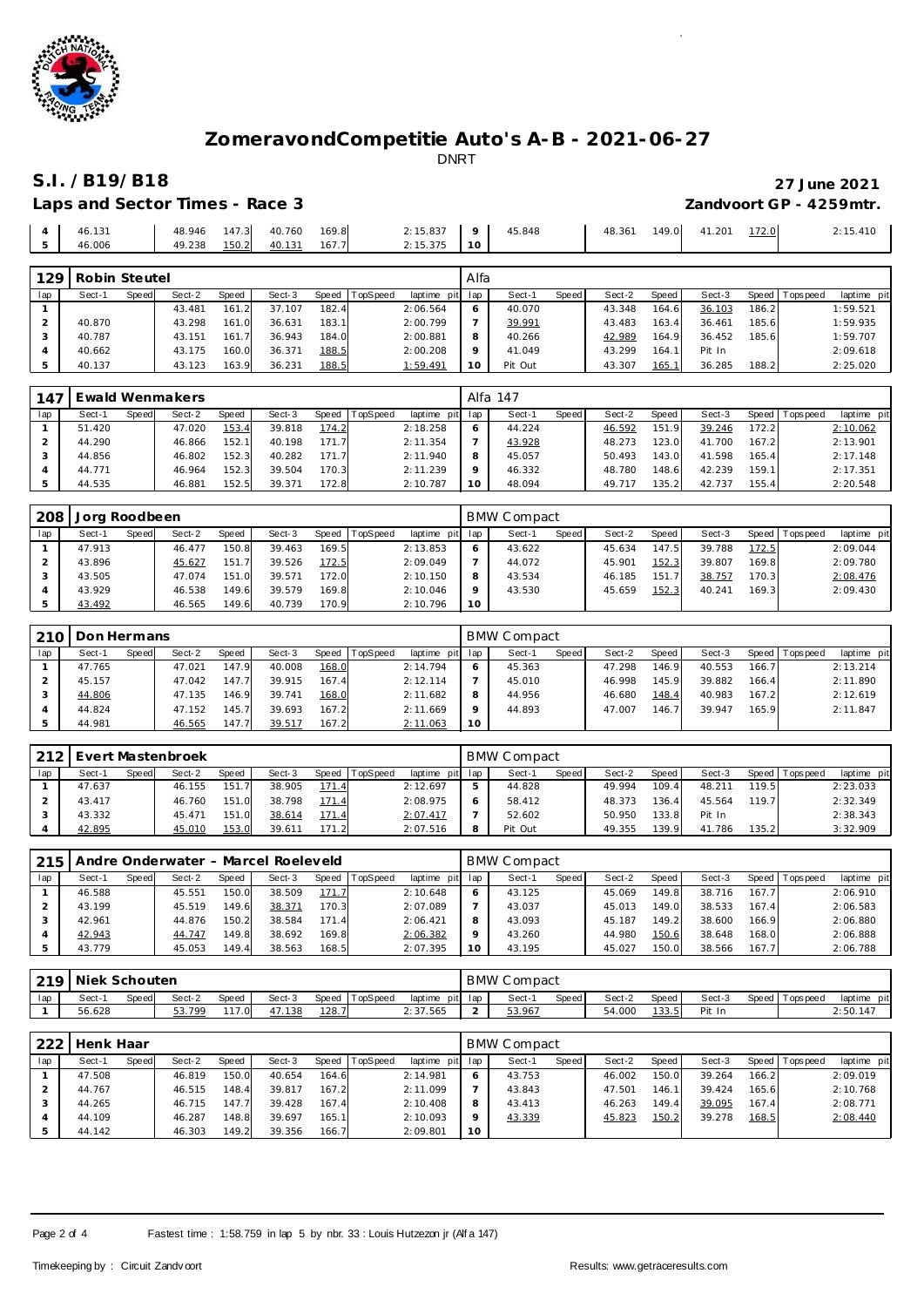

### Laps and Sector Times - Race 3 *Zandvoort GP - 4259mtr.*

# **S.I. /B19/B18 27 June 2021**

| 223 | Gerard Vleming |       |        |       |        |         |                 |                 |    | <b>BMW Compact</b> |       |        |       |        |       |                   |             |
|-----|----------------|-------|--------|-------|--------|---------|-----------------|-----------------|----|--------------------|-------|--------|-------|--------|-------|-------------------|-------------|
| lap | Sect-1         | Speed | Sect-2 | Speed | Sect-3 | Speed T | <b>TopSpeed</b> | laptime pit lap |    | Sect-1             | Speed | Sect-2 | Speed | Sect-3 |       | Speed   Tops peed | laptime pit |
|     | 46.889         |       | 45.651 | 145.7 | 38.990 | 163.9   |                 | 2:11.530        |    | 43.674             |       | 45.538 | 147.3 | 38.965 | 165.9 |                   | 2:08.177    |
|     | 43.647         |       | 45.625 | 144.8 | 39.194 | 171.4   |                 | 2:08.466        |    | 43.614             |       | 45.691 | 148.8 | 39.067 | 166.2 |                   | 2:08.372    |
|     | 43.607         |       | 45.859 | 146.9 | 38.868 | 167.2   |                 | 2:08.334        |    | 43.591             |       | 45.687 | 146.9 | 38.885 | 167.7 |                   | 2:08.163    |
|     | 43.646         |       | 45.467 | 146.7 | 38.819 | 166.9   |                 | 2:07.932        |    | 43.294             |       | 45.629 | 146.9 | 38.638 | 168.8 |                   | 2:07.561    |
|     | 43.831         |       | 45.554 | 149.0 | 38.974 | 166.9   |                 | 2:08.359        | 10 |                    |       |        |       |        |       |                   |             |

| 225 | Feico Giesing |       |        |       |        |           |                 |                 |         | <b>BMW Compact</b> |       |        |       |        |       |                 |             |
|-----|---------------|-------|--------|-------|--------|-----------|-----------------|-----------------|---------|--------------------|-------|--------|-------|--------|-------|-----------------|-------------|
| lap | Sect-1        | Speed | Sect-2 | Speed | Sect-3 | Speed   T | <b>TopSpeed</b> | laptime pit lap |         | Sect-1             | Speed | Sect-2 | Speed | Sect-3 |       | Speed Tops peed | laptime pit |
|     | 48.014        |       | 46.626 | 153.4 | 39.581 | 171.4     |                 | 2:14.221        |         | 43.087             |       | 45.488 | 149.0 | 38.568 | 172.5 |                 | 2:07.143    |
|     | 44.040        |       | 45.094 | 152.3 | 38.871 | 174.5     |                 | 2:08.005        |         | 43.405             |       | 45.283 | 153.0 | 38.871 | 171.7 |                 | 2:07.559    |
|     | 43.411        |       | 46.679 | 152.3 | 39.462 | 174.5     |                 | 2:09.552        |         | 42.988             |       | 45.487 | 149.6 | 39.351 | 173.9 |                 | 2:07.826    |
|     | 43.407        |       | 46.753 | 151.7 | 38.905 | 173.9     |                 | 2:09.065        | $\circ$ | 43.402             |       | 45.761 | 151.9 | 38.644 | 175.0 |                 | 2:07.807    |
|     | 43.402        |       | 45.524 | 149.0 | 38.743 | 172.5     |                 | 2:07.669        | 10      |                    |       |        |       |        |       |                 |             |

| 227 |        |       | Jos en Ralf Jaspers |       |        |         |                 |                 |    | BMW Compact |              |        |        |        |       |                   |             |
|-----|--------|-------|---------------------|-------|--------|---------|-----------------|-----------------|----|-------------|--------------|--------|--------|--------|-------|-------------------|-------------|
| lap | Sect-1 | Speed | Sect-2              | Speed | Sect-3 | Speed T | <b>TopSpeed</b> | laptime pit lap |    | Sect-1      | <b>Speed</b> | Sect-2 | Speed  | Sect-3 |       | Speed   Tops peed | laptime pit |
|     | 46.976 |       | 45.931              | 149.4 | 39.118 | 169.0   |                 | 2:12.025        |    | 43.980      |              | 46.880 | 145.9  | 39.229 | 169.0 |                   | 2:10.089    |
|     | 43.422 |       | 47.306              | 149.0 | 39.742 | 169.5   |                 | 2:10.470        |    | 43.330      |              | 46.556 | 148.4  | 39.092 | 168.8 |                   | 2:08.978    |
|     | 43.480 |       | 48.026              | 147.5 | 39.661 | 169.8   |                 | 2:11.167        | 8  | 44.250      |              | 46.349 | 147.31 | 38.848 | 169.8 |                   | 2:09.447    |
|     | 43.413 |       | 46.996              | 148.1 | 38.789 | 170.6   |                 | 2:09.198        |    | 43.195      |              | 46.272 | 150.2  | 39.010 | 169.5 |                   | 2:08.477    |
|     | 43.805 |       | 46.475              | 147.7 | 39.240 | 170.3   |                 | 2:09.520        | 10 |             |              |        |        |        |       |                   |             |

| 228 | Rob Gilhuis |       |        |       |        |       |          |                 |         | <b>BMW Compact</b> |       |        |       |        |       |                 |             |
|-----|-------------|-------|--------|-------|--------|-------|----------|-----------------|---------|--------------------|-------|--------|-------|--------|-------|-----------------|-------------|
| lap | Sect-1      | Speed | Sect-2 | Speed | Sect-3 | Speed | TopSpeed | laptime pit lap |         | Sect-1             | Speed | Sect-2 | Speed | Sect-3 |       | Speed Tops peed | laptime pit |
|     | 49.714      |       | 49.089 | 144.0 | 41.470 | 164.4 |          | 2:20.273        | 6       | 46.304             |       | 49.257 | 148.1 | 41.014 | 158.8 |                 | 2:16.575    |
|     | 46.198      |       | 48.804 | 147.1 | 41.667 | 164.6 |          | 2:16.669        |         | 46.006             |       | 48.348 | 148.1 | 40.589 | 163.9 |                 | 2:14.943    |
|     | 46.878      |       | 48.801 | 147.7 | 40.985 | 165.1 |          | 2:16.664        | 8       | 46.152             |       | 48.220 | 146.9 | 40.752 | 164.9 |                 | 2:15.124    |
|     | 45.762      |       | 47.972 | 147.9 | 41.168 | 165.9 |          | 2:14.902        | $\circ$ | 45.670             |       | 48.133 | 146.9 | 40.577 | 165.6 |                 | 2:14.380    |
|     | 45.643      |       | 48.324 | 147.9 | 40.723 | 164.4 |          | 2:14.690        | 10      |                    |       |        |       |        |       |                 |             |

| 229 | Nico Koetsveld |       |        |        |        |       |          |                |     | <b>BMW Compact</b> |              |        |       |        |         |           |             |
|-----|----------------|-------|--------|--------|--------|-------|----------|----------------|-----|--------------------|--------------|--------|-------|--------|---------|-----------|-------------|
| lap | Sect-1         | Speed | Sect-2 | Speed  | Sect-3 | Speed | TopSpeed | laptime<br>pit | lap | Sect-1             | <b>Speed</b> | Sect-2 | Speed | Sect-3 | Speed I | Tops peed | laptime pit |
|     | 47.469         |       | 46.116 | 147.9  | 39.667 | 168.0 |          | 2:13.252       |     | 43.525             |              | 45.617 | 149.0 | 38.931 | 166.9   |           | 2:08.073    |
|     | 44.187         |       | 45.582 | 148.8  | 39.495 | 169.0 |          | 2:09.264       |     | 43.445             |              | 45.786 | 147.5 | 39.508 | 169.5   |           | 2:08.739    |
|     | 43.573         |       | 46.083 | 148.11 | 39.019 | 169.5 |          | 2:08.675       |     | 43.207             |              | 45.689 | 150.2 | 40.414 | 168.0   |           | 2:09.310    |
|     | 43.680         |       | 45.997 | 148.1  | 39.024 | 168.0 |          | 2:08.701       |     | 43.557             |              | 45.776 | 148.6 | 39.243 | 168.0   |           | 2:08.576    |
|     | 43.404         |       | 45.877 | 147.7  | 39.017 | 167.7 |          | 2:08.298       | 10  |                    |              |        |       |        |         |           |             |

| 230 | Rene Verhagen |       |        |       |        |       |                |                 | <b>BMW Compact</b> |       |        |       |        |       |          |             |
|-----|---------------|-------|--------|-------|--------|-------|----------------|-----------------|--------------------|-------|--------|-------|--------|-------|----------|-------------|
| lap | Sect-1        | Speed | Sect-2 | Speed | Sect-3 |       | Speed TopSpeed | laptime pit lap | Sect-1             | Speed | Sect-2 | Speed | Sect-3 | Speed | Topspeed | laptime pit |
|     | 48.680        |       | 47.990 | 144.8 | 40.098 | 167.7 |                | 2:16.768        | 50.772             |       | 54.360 | 97.5  | Pit In |       |          | 2:55.817    |
|     | 45.601        |       | 47.625 | 145.7 | 40.049 | 167.2 |                | 2:13.275        |                    |       |        |       |        |       |          |             |

| 231 |        |       | Jeroen van Kerkhof |       |        |       |          |                 |     | BMW Compact |              |        |       |        |       |             |             |
|-----|--------|-------|--------------------|-------|--------|-------|----------|-----------------|-----|-------------|--------------|--------|-------|--------|-------|-------------|-------------|
| lap | Sect-1 | Speed | Sect-2             | Speed | Sect-3 | Speed | TopSpeed | laptime pit lap |     | Sect-1      | <b>Speed</b> | Sect-2 | Speed | Sect-3 | Speed | T ops pee d | laptime pit |
|     | 46.360 |       | 45.598             | 147.3 | 38.896 | 169.0 |          | 2:10.854        |     | 43.072      |              | 45.436 | 149.8 | 38.659 | 168.5 |             | 2:07.167    |
|     | 43.434 |       | 45.644             | 148.6 | 38.913 | 167.7 |          | 2:07.991        |     | 43.106      |              | 45.518 | 149.8 | 39.104 | 167.2 |             | 2:07.728    |
|     | 43.275 |       | 45.360             | 148.8 | 38.728 | 166.7 |          | 2:07.363        | 8   | 43.218      |              | 45.643 | 149.0 | 38.827 | 167.2 |             | 2:07.688    |
|     | 43.237 |       | 45.186             | 148.1 | 39.028 | 164.9 |          | 2:07.451        |     | 43.313      |              | 45.325 | 149.4 | 38.657 | 168.2 |             | 2:07.295    |
|     | 43.929 |       | 45.634             | 150.2 | 38.883 | 168.5 |          | 2:08.446        | ' O | 43.325      |              | 45.407 | 149.0 | 38.903 | 166.9 |             | 2:07.635    |

| 232 | Rene Kalff |       |        |       |        |       |          |                 |                 | BMW Compact |       |        |       |        |       |                   |             |
|-----|------------|-------|--------|-------|--------|-------|----------|-----------------|-----------------|-------------|-------|--------|-------|--------|-------|-------------------|-------------|
| lap | Sect-1     | Speed | Sect-2 | Speed | Sect-3 | Speed | TopSpeed | laptime pit lap |                 | Sect-1      | Speed | Sect-2 | Speed | Sect-3 |       | Speed   Tops peed | laptime pit |
|     | 47.461     |       | 47.000 | 148.6 | 41.036 | 165.4 |          | 2:15.497        |                 | 44.590      |       | 46.859 | 149.2 | 41.779 | 165.9 |                   | 2:13.228    |
|     | 45.072     |       | 47.163 | 148.4 | 39.942 | 168.2 |          | 2:12.177        |                 | 43.839      |       | 46.955 | 149.6 | 39.642 | 166.4 |                   | 2:10.436    |
|     | 44.112     |       | 47.058 | 149.8 | 39.648 | 169.0 |          | 2:10.818        | 8               | 43.729      |       | 46.597 | 149.8 | 39.751 | 169.8 |                   | 2:10.077    |
|     | 44.165     |       | 47.034 | 148.6 | 39.803 | 167.4 |          | 2:11.002        |                 | 43.650      |       | 47.015 | 150.6 | 39.510 | 167.7 |                   | 2:10.175    |
|     | 43.879     |       | 47.034 | 149.4 | 39.784 | 167.2 |          | 2:10.697        | 10 <sup>°</sup> |             |       |        |       |        |       |                   |             |

|     | 237 Sebastian Danicska |       |        |       |        |       |                |                 |    | <b>BMW Compact</b> |       |        |       |        |       |                   |             |
|-----|------------------------|-------|--------|-------|--------|-------|----------------|-----------------|----|--------------------|-------|--------|-------|--------|-------|-------------------|-------------|
| lap | Sect-1                 | Speed | Sect-2 | Speed | Sect-3 |       | Speed TopSpeed | laptime pit lap |    | Sect-1             | Speed | Sect-2 | Speed | Sect-3 |       | Speed   Tops peed | laptime pit |
|     | 48.374                 |       | 49.594 | 141.7 | 41.023 | 163.4 |                | 2:18.991        | -6 | 45.635             |       | 49.155 | 140.8 | 41.210 | 162.7 |                   | 2:16.000    |
|     | 46.608                 |       | 48.762 | 142.1 | 41.737 | 152.1 |                | 2:17.107        |    | 46.161             |       | 48.864 | 144.8 | 41.682 | 153.0 |                   | 2:16.707    |

Page 3 of 4 Fastest time : 1:58.759 in lap 5 by nbr. 33 : Louis Hutzezon jr (Alf a 147)